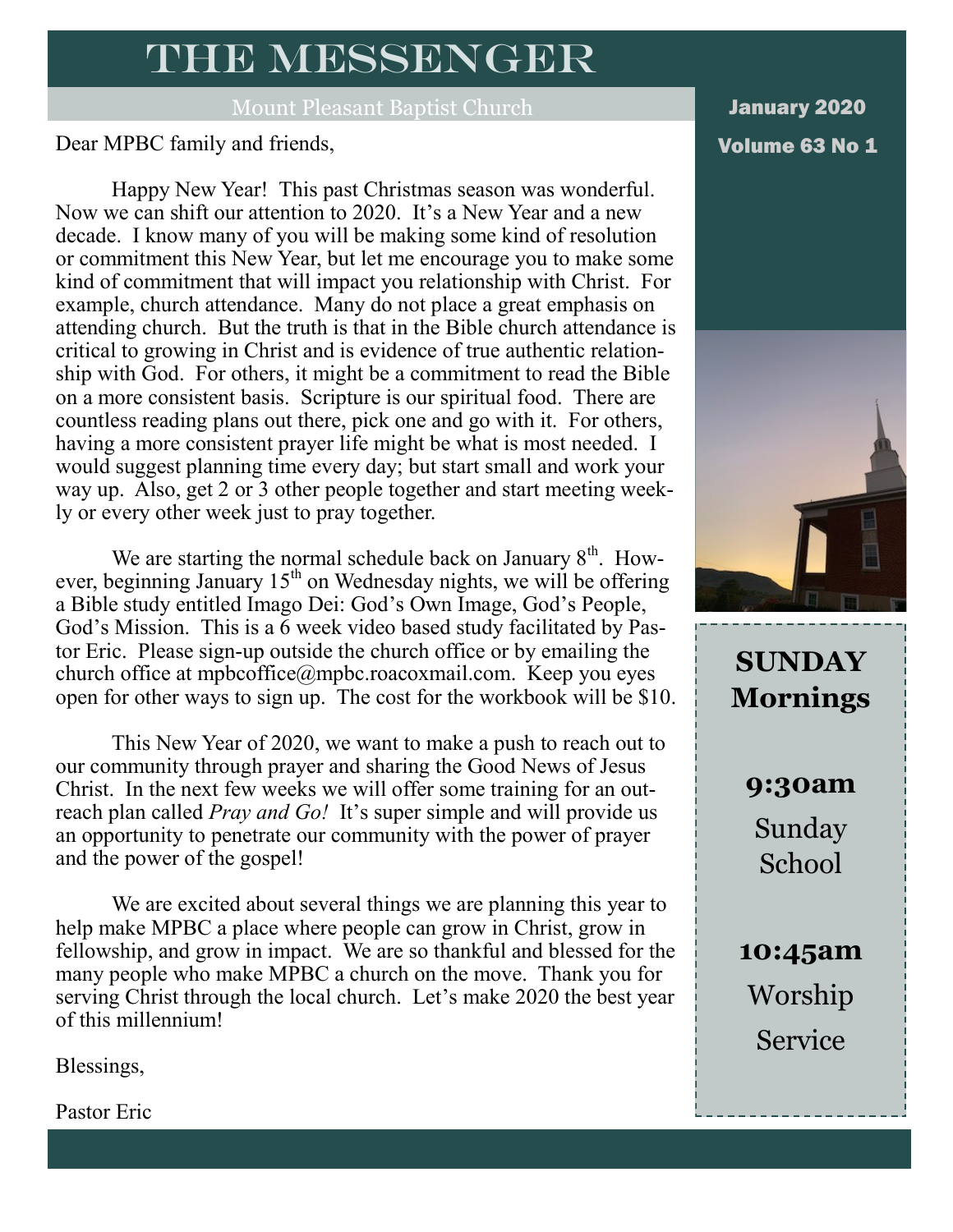### Dear Church,

Happy New Year! I hope that you had an amazing new year. Fun fact 1970 was 50 years ago! You're welcome for that reminder. I had the privilege of leading a group of our awesome college students to the Passion Conference in Atlanta. We kicked off 2020 with worship alongside of 65,000 other college students from all over the country and from all over the world. It was an amazing experience that made an impact on our students.

My prayer for 2020 is for us as a church to really dig in and the discipleship process will become the focus of your life. That we would begin to see our relationship with Jesus as not just something to check off our to do list, but rather that we would view it as the most critical thing that we do. That we would honor God in our decisions, with our finances, with our lifestyle and with our time.

As 2020 starts, I am so excited about all the new things that we will be doing in both the Student Ministry and throughout the church. One of the things that we are starting is completely different check-in for students. This will be for all events and meetings. Students will need to check-in at our check-in stations or with the designated check-in leader. This process will allow the student ministry to be able to keep better records and help the church keep better contact with students and their families. This new check-in process will eventually be done for the entire church.

Another new thing that is happening in 2020 is a new start time for Wednesday night for the students. We will start meeting at 6:45pm beginning Jan 15th. We will still end at 8:00pm but we need the additional time for discussion and connecting with leaders and students.

Finally, the last Wednesday of every month during the school year, our Wednesday night will be our outreach night. We will have some sort of food, drinks and games. The purpose will be for students to invite their friends who don't know Jesus to come. The Gospel will be presented at each of these meetings.

Have a wonderful New Year! Thank you so much for trusting your students to us! Pastor Jordan

# SUMMER

**CentriKid** at Eagle Eyrie Conference Center. June 22-26. \$60 deposit due by Wed, Feb 12<sup>th</sup>. More information coming soon!

**MFUGE:** at Charleston Southern Univ. July 5 –  $9^\text{th}$ . \$60 deposit due by Sunday, February  $2<sup>nd</sup>$ . More information will be coming soon. Register today.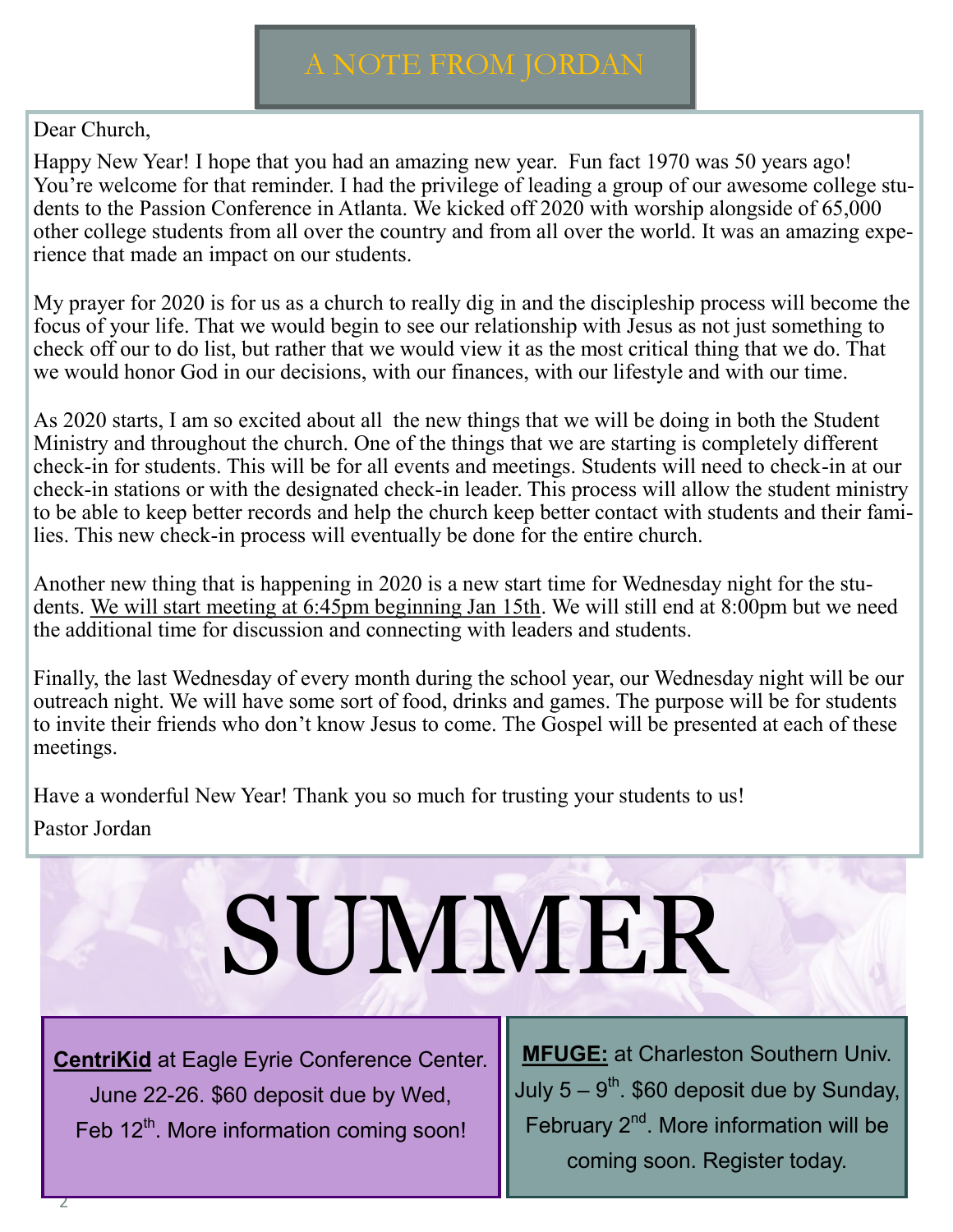### **January Birthdays**

| Diana B.     | 01/05 |
|--------------|-------|
| Charlotte S. | 01/05 |
| Diana W.     | 01/05 |
| Mary M.      | 01/07 |
| Hunter A.    | 01/08 |
| Jasmine C.   | 01/10 |
| Aiden D.     | 01/10 |
| Charlotte H. | 01/13 |
| Ila T.       | 01/15 |
| Annita E.    | 01/16 |
| Melanie C.   | 01/17 |
| Mary W.      | 01/21 |
| Jim O.       | 01/22 |
| Betty M.     | 01/17 |
|              |       |



Gretchen M. 01/26 Caleb D.  $01/27$ Kayla T. 01/29 Cooper D.  $01/30$ Aiden L. 01/31 Sawyer S.  $01/31$ 

| <b>Looking Ahead</b> |       |
|----------------------|-------|
| Jack C.              | 02/01 |
| Micah K.             | 02/04 |
| Olivia B.            | 02/06 |
| Debra D.             | 02/06 |
| Willow W.            | 02/06 |

## Children's Care

### Schedule

### **SUNDAY**

#### **INFANTS**

01/05 Pat S. & Barbara R. 01/12 Sonya & Julie D. 01/19 Diana W. & Anita E. 01/26 Gina S. & Lauren S.

#### **TODDLERS**

01/05 Carey & Lindsay S. 01/12 Jill & Gretchen 01/19 April & Brandon 01/26 Kayla & Kylie

### **PRESCHOOL/KINDER**

- 01/05 Melinda & Aaron D.
- 1/12 Heather & Cindel
- 01/19 Dee, Sierra & Sienna
- 01/26 Brian & Melanie

#### **CHILDREN'S WORSHIP**

01/12 Melinda & Aaron  $\overline{01/26}$  Vicki D & Ethan S.

## **Church lock up schedule**

|       | $01/05$ David |
|-------|---------------|
| 01/12 | <b>Todd</b>   |
| 01/19 | <b>Duke</b>   |
| 01/26 | <b>Bobby</b>  |

### **Ushers for January**

Brenda D, Brian D, Heather D, Melanie D.

### **Ushers for February**

John L., Aiden L., Greg B., John B.

### **WEDNESDAY**

**INFANT & TODDLER**

01/01 Holiday 01/08 Bonnie & Bobby 01/15 Diana W & Lori T. 01/22 Gina S & Kayla T. 01/29 Bonnie & Bobby